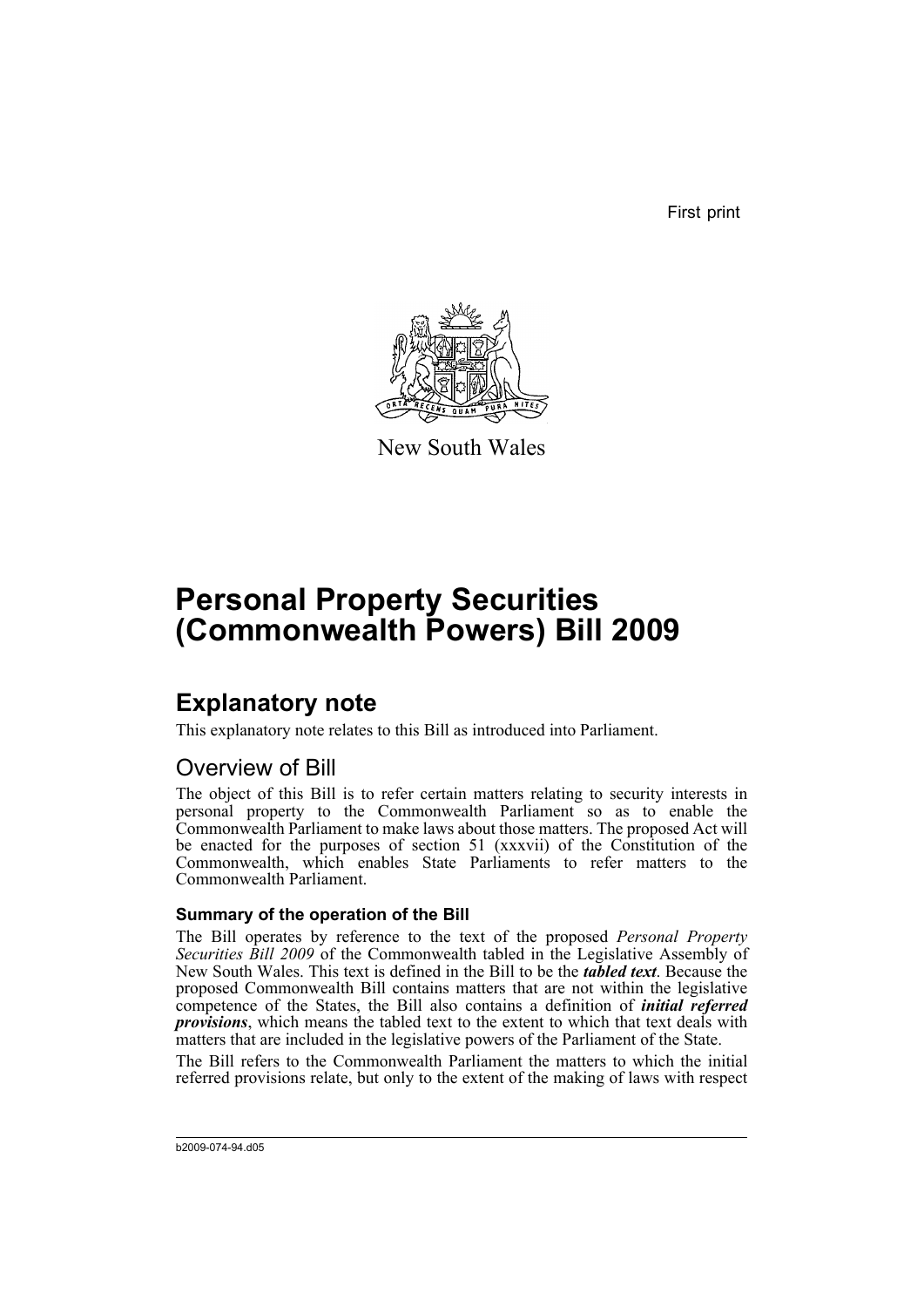Explanatory note

to those matters by including the initial referred provisions in a Commonwealth Act enacted in the terms, or substantially in the terms, of the tabled text. The Bill defines this reference to be the *initial reference* and the Commonwealth Act enacted pursuant to it to be the *Commonwealth PPS Act*.

The Bill also refers certain matters (the *referred PPS matters*) in relation to different kinds of personal property so as to enable the Commonwealth to make amendments to the Commonwealth PPS Act from time to time concerning security interests in those kinds of property. Each of these references is defined in the Bill to be an *amendment reference*. The amendment references relate to the following kinds of personal property:

- (a) personal property (other than fixtures and water rights),
- (b) fixtures (which are goods, other than crops, that are affixed to land),
- (c) transferable water rights (which are certain transferable rights, entitlements or authorities, whether or not exclusive, that are granted by or under the common law or legislation of the State in relation to the control, use or flow of water).

The Bill provides for exclusions from the referred PPS matters that are intended to limit the power of the Commonwealth Parliament to use an amendment reference to exclude or limit the power of the State to administer, vary and abrogate any State statutory rights (such as licences) that it creates from time to time.

The Bill will enable each of the amendment references to be commenced at different times. For example, the amendment references in relation to fixtures and transferable water rights will be able to be commenced after the Commonwealth has enacted an Act pursuant to the initial reference. The Bill also provides for the termination of the initial reference and also for the termination of any or all of the amendment references.

### Outline of provisions

**Clause 1** sets out the name (also called the short title) and the purpose of the proposed Act.

**Clause 2** provides for the commencement of the provisions of the proposed Act (other than proposed section  $6(2)$ ,  $(3)$  and  $(4)$ ) on the date of assent to the proposed Act. Proposed section 6 (2), (3) and (4) (which make the amendment references to the Commonwealth Parliament) will commence on a day or days appointed by proclamation of the Governor.

**Clause 3** defines certain terms and expressions used in the proposed Act, including the following.

The expression *law of the State* is defined to mean any Act of the State or any instrument made under such an Act, whenever enacted or made and as in force from time to time. The expression is intended to cover both existing and future Acts and instruments as enacted, made and amended from time to time.

The expression *excluded State statutory right* is defined to mean a right, entitlement or authority that is granted by or under a law of the State (which is referred to in the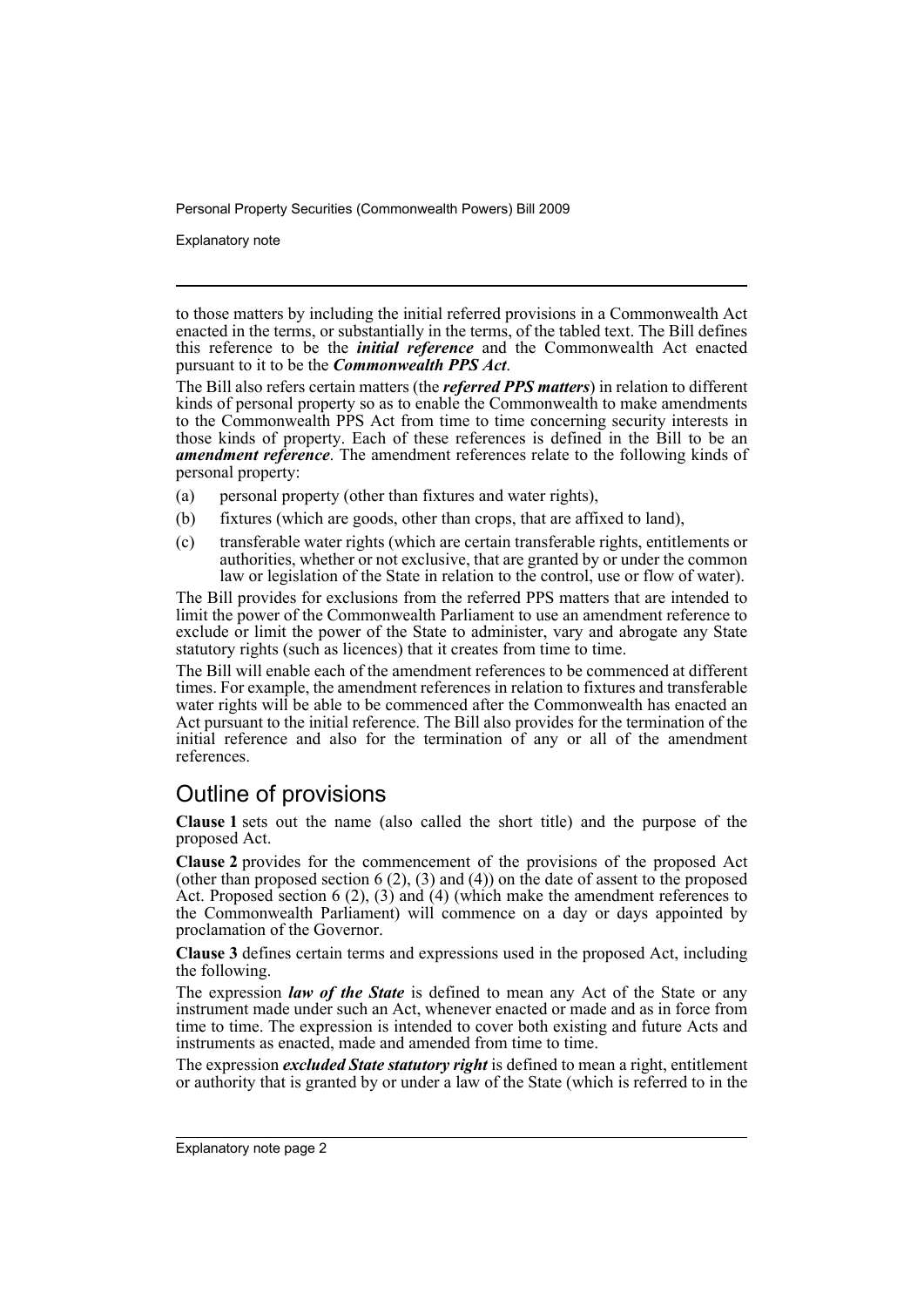Explanatory note

proposed Act as a *State statutory right*) that is declared by that law not to be personal property for the purposes of the Commonwealth PPS Act. As a result of the ambulatory nature of the definition of *law of the State* referred to above, the expression will extend to declarations that are made in relation to both existing and future State statutory rights.

The expression *express amendment* is defined to mean the direct amendment of the text of the Commonwealth PPS Act, but as not including enactment of a provision having substantive effect otherwise than as part of the text of that Act. Each of the amendment references is limited to the express amendment of the Commonwealth PPS Act. This ensures that the matters covered by the amendment references cannot be the source of power for other Commonwealth legislation.

The expression *personal property* is defined to mean property (including a licence) other than:

(a) land, or

(b) an excluded State statutory right.

The term *licence* is defined to mean either of the following:

- (a) a transferable right, entitlement or authority to do one or more of the following:
	- (i) to manufacture, produce, sell, transport or otherwise deal with personal property,
	- (ii) to provide services,
	- (iii) to explore for, exploit or use a resource,
- (b) a transferable authority to exercise rights comprising intellectual property.

The term *licence*, however, does not include any excluded State statutory right.

**Clause 4** defines the expression *referred PPS matters* in relation to personal property that is the subject of the different amendment references under the proposed Act. The expression is defined to mean:

- (a) the matter of security interests in the personal property, and
- (b) without limiting the generality of paragraph (a), each of the following matters:
	- (i) the recording of security interests, or information with respect to security interests, in the personal property in a register,
		- (ii) the recording in such a register of any other information with respect to the personal property (whether or not there are any security interests in the personal property),
		- (iii) the enforcement of security interests in the personal property (including priorities to be given as between security interests, and as between security interests and other interests, in the personal property).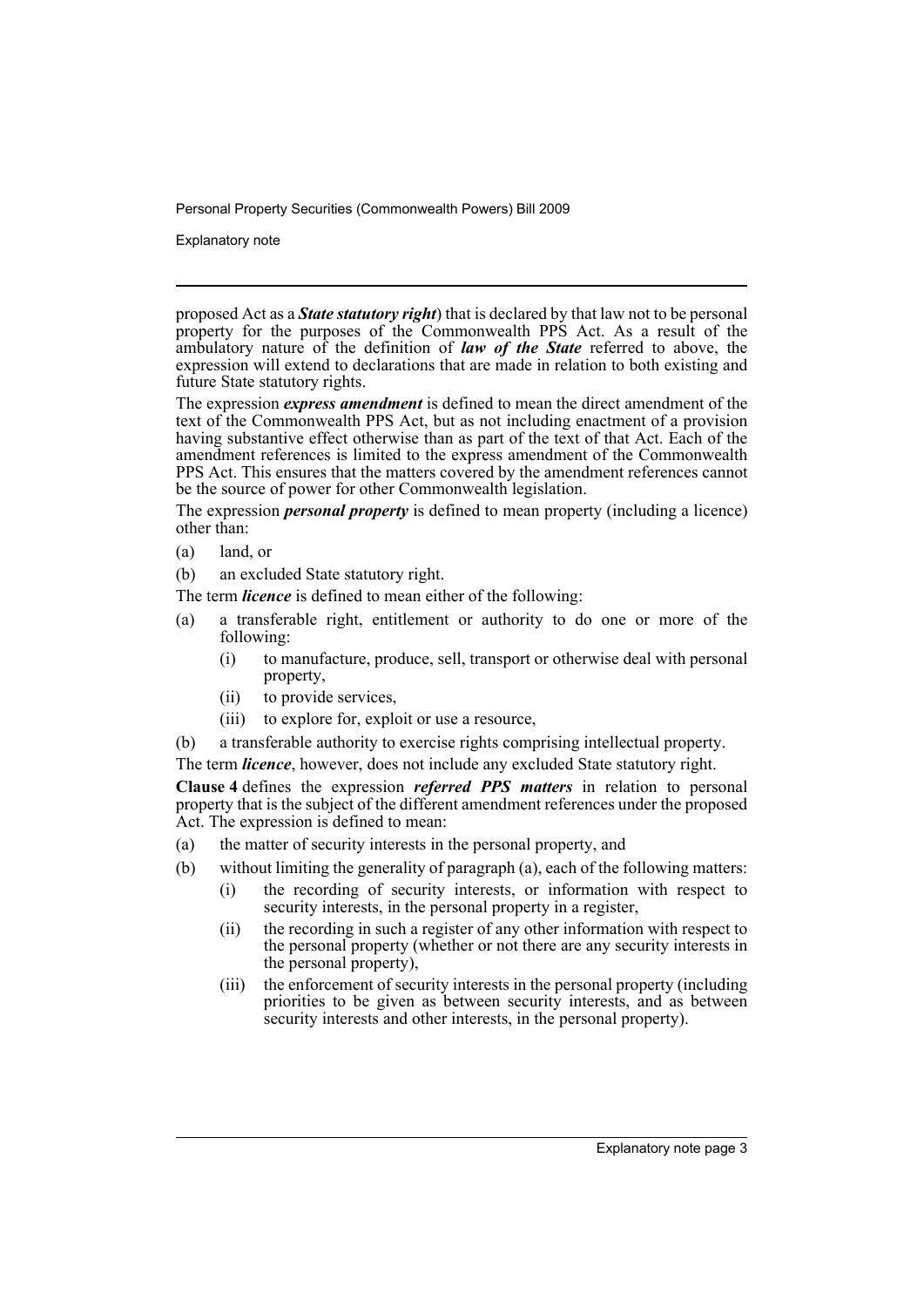Explanatory note

The proposed section, however, excludes from the expression the matter of making provision with respect to personal property or interests in personal property in a manner that excludes or limits the operation of a law of the State to the extent that the law makes provision with respect to:

- (a) the creation, holding, transfer, assignment, disposal or forfeiture of a State statutory right, or
- (b) limitations, restrictions or prohibitions concerning the kinds of interests that may be created or held in, or the kinds of persons or bodies that may create or hold interests in, a State statutory right, or
- (c) without limiting the generality of paragraph (a) or (b)—any of the following matters:
	- (i) the forfeiture of property or interests in property (or the disposal of forfeited property or interests) in connection with the enforcement of the general law or any law of the State,
	- (ii) the transfer, by operation of that law of the State, of property or interests in property from any specified person or body to any other specified person or body (whether or not for valuable consideration or a fee or other reward).

Paragraphs (a) and (b) of the above exclusions from the referred PPS matters are intended to limit the power of the Commonwealth Parliament to use an amendment reference to exclude or limit the power of the State to administer, vary and abrogate any State statutory rights (such as licences) that it creates from time to time.

Paragraph (c) of the above exclusions from the referred PPS matters is intended, among other things, to preserve the operation of laws of the State that provide for the confiscation of the proceeds of crimes or for the transfer by or under a law of the State of assets from defunct bodies.

**Clause 5** defines the expression *security interest* in personal property. Generally speaking, a security interest in personal property is an interest in relation to the property provided for by a transaction that, in substance, secures payment or performance of an obligation (without regard to the form of the transaction or the identity of the person who has title to the property). However, the proposed section also makes it clear that a security interest may encompass certain other interests provided for by a transaction regardless of whether or not the transaction secures payment or performance of an obligation. An example of such an interest is an interest of a lessee or bailor under a lease or bailment of goods.

**Clause 6** deals with the references described in the Overview. Clause 6 (1), (2), (3) and (4) make the references.

Clause 6 (1) provides for the inclusion of the referred provisions in a Commonwealth Act enacted in the terms, or substantially in the terms, of the tabled text. The expression "substantially in the terms" of the tabled text will enable minor adjustments to be made to the tabled text.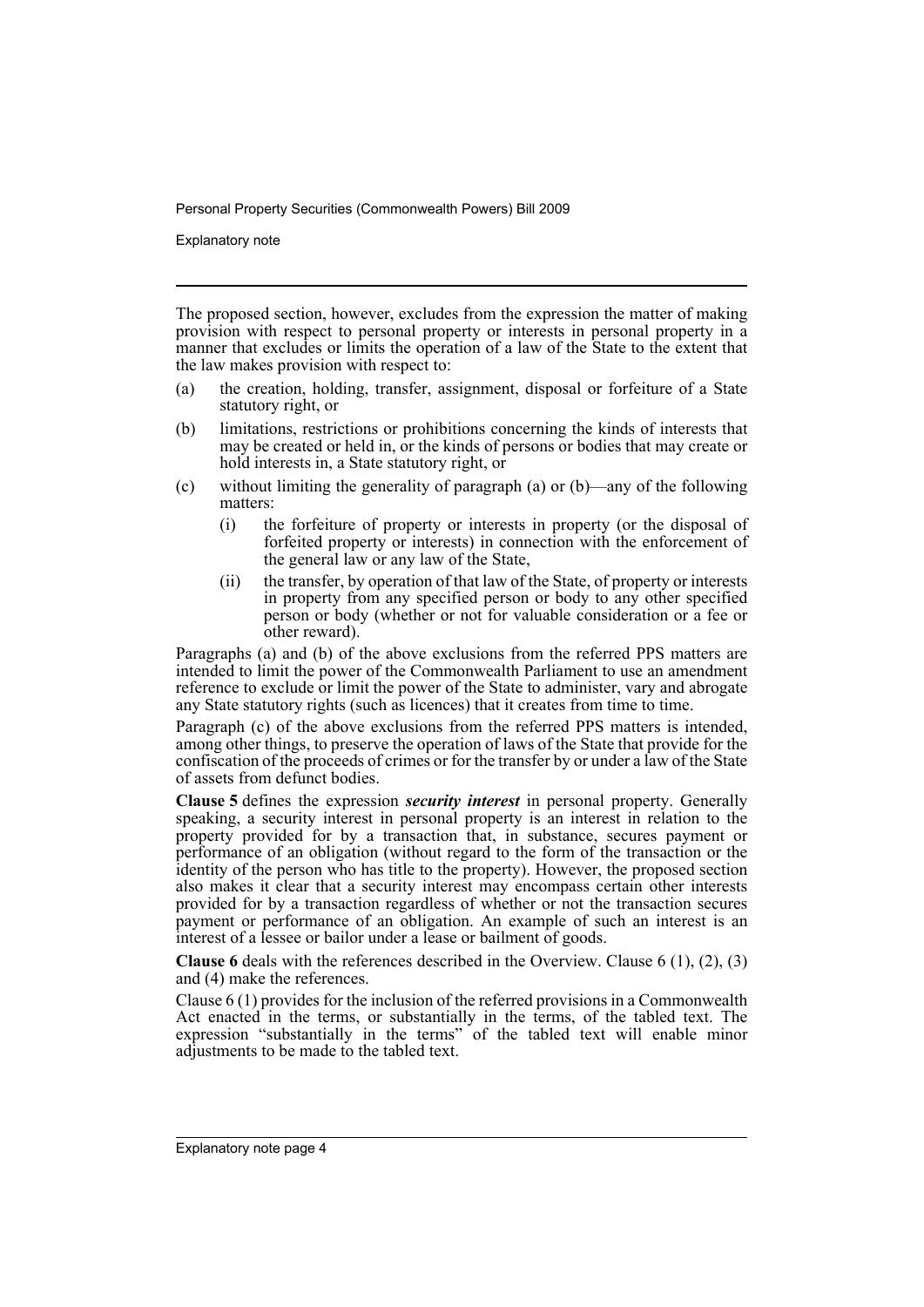Explanatory note

Clause 6 (4) in effect refers matters to the Commonwealth Parliament in connection with the future amendment of the Commonwealth PPS Act concerning security interests in transferable water rights (other than excluded State statutory rights).

Clause 6 (5) removes a possible argument that one of the references might be limited by any of the other references (except as provided by clause 6 (2), which excludes fixtures and water rights from the reference made by that proposed subsection).

Clause 6 (6) makes it clear that the reference of a matter has effect only to the extent that the matter is not otherwise within the legislative power of the Commonwealth Parliament and to the extent that the matter is within the legislative power of the State Parliament.

Clause 6 (7) makes it clear that the State Parliament envisages that the Commonwealth PPS Act can be amended or affected by Commonwealth legislation enacted in reliance on other powers (though this may be the subject of provisions in the Intergovernmental Agreement that will underpin the scheme) and that instruments made or issued under the Commonwealth PPS Act may affect the operation of that legislation otherwise than by express amendment.

Clause 6 (8) specifies the period during which a reference has effect. Each reference will begin when the subsection that makes the reference commences and end when the period of that particular reference is terminated under the proposed Act.

**Clause 7** deals with the termination of the period of the references specified under clause 6 (namely, the period ending on a day fixed by the Governor by proclamation). The clause enables the periods of all references to be terminated at the same time or only the periods of any or all of the amendment references.

**Clause 8** makes it clear that the separate termination of the period of an amendment reference does not affect laws already in place. Accordingly, the amendment reference continues to have effect to support those laws unless the period of the initial reference is also terminated.

**Clause 9** provides for the accuracy of a copy of the tabled text containing the proposed Commonwealth PPS Act to be certified by the Clerk of the Legislative Assembly of New South Wales. Such a certificate is evidence of the accuracy of the tabled text and that the text was in fact tabled as contemplated by the Bill.

Clause 6 (2) in effect refers matters to the Commonwealth Parliament in connection with the future amendment of the Commonwealth PPS Act concerning security interests in personal property (other than fixtures or water rights).

Clause 6 (3) in effect refers matters to the Commonwealth Parliament in connection with the future amendment of the Commonwealth PPS Act concerning security interests in fixtures.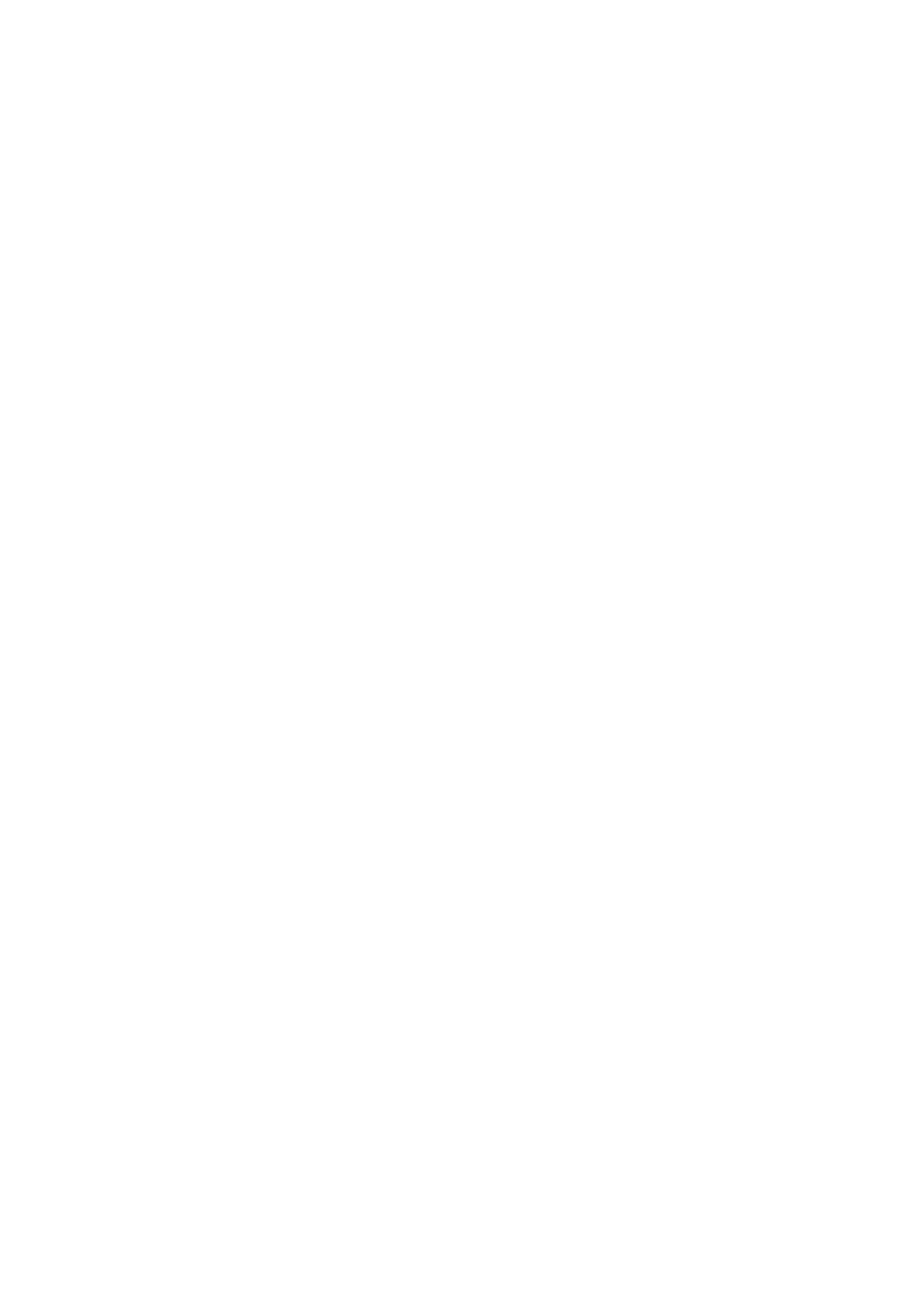First print



New South Wales

## **Personal Property Securities (Commonwealth Powers) Bill 2009**

### **Contents**

|   |                                                                           | Page |
|---|---------------------------------------------------------------------------|------|
| 1 | Name and purpose of Act                                                   |      |
| 2 | Commencement                                                              |      |
| 3 | Definitions                                                               | 2    |
| 4 | Meaning of "referred PPS matters"                                         | 4    |
| 5 | Meaning of "security interest" in personal property                       | 5    |
| 6 | Initial and amendment references                                          | 5    |
|   | Termination of references                                                 |      |
| 8 | Effect of termination of amendment references before initial<br>reference |      |
| 9 | Evidence of tabled text                                                   | 8    |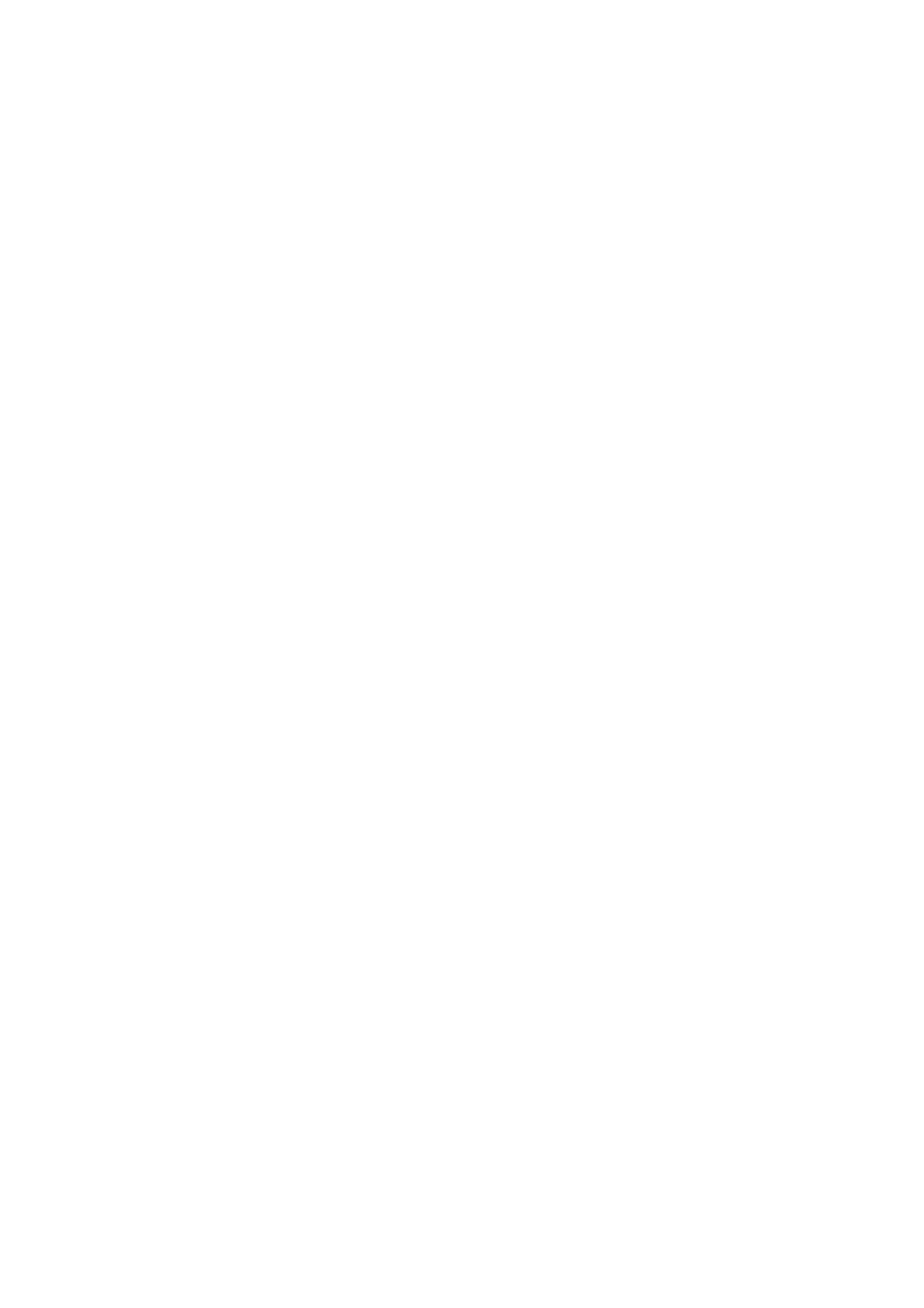

New South Wales

## **Personal Property Securities (Commonwealth Powers) Bill 2009**

No , 2009

#### **A Bill for**

An Act to refer certain matters relating to security interests in personal property to the Parliament of the Commonwealth for the purposes of section 51 (xxxvii) of the Constitution of the Commonwealth.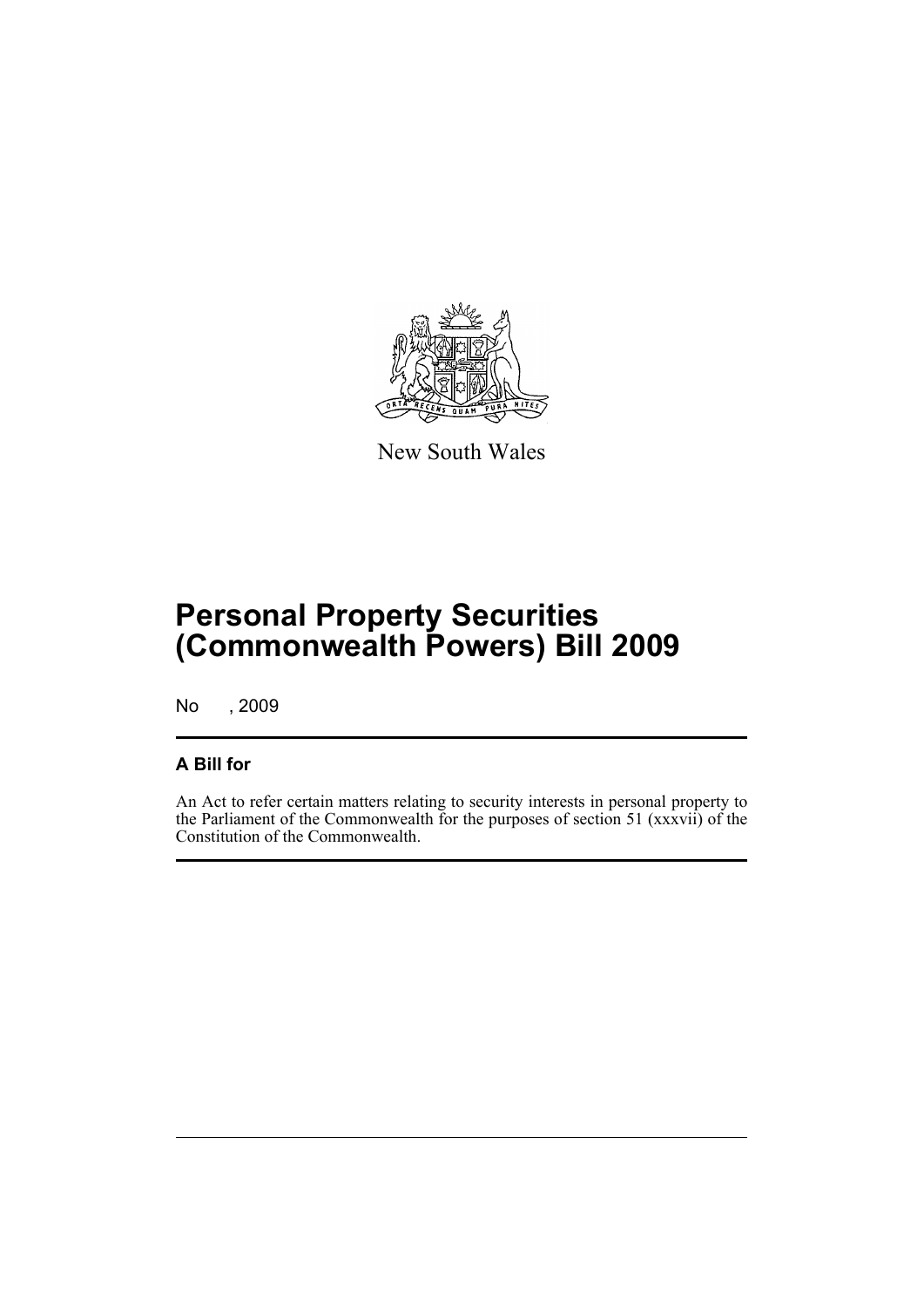<span id="page-9-2"></span><span id="page-9-1"></span><span id="page-9-0"></span>

|              |                         | The Legislature of New South Wales enacts:                                                                                                                                                                                                                                                                                                                                                                                | $\mathbf{1}$                            |  |
|--------------|-------------------------|---------------------------------------------------------------------------------------------------------------------------------------------------------------------------------------------------------------------------------------------------------------------------------------------------------------------------------------------------------------------------------------------------------------------------|-----------------------------------------|--|
| 1            | Name and purpose of Act |                                                                                                                                                                                                                                                                                                                                                                                                                           |                                         |  |
|              | (1)                     | This Act is the <i>Personal Property Securities (Commonwealth Powers)</i><br>Act 2009.                                                                                                                                                                                                                                                                                                                                    | 3<br>$\overline{4}$                     |  |
|              | (2)                     | The purpose of this Act is to refer certain matters relating to security<br>interests in personal property to the Parliament of the Commonwealth<br>for the purposes of section 51 (xxxvii) of the Constitution of the<br>Commonwealth.                                                                                                                                                                                   | $\mathbf 5$<br>6<br>$\overline{7}$<br>8 |  |
| $\mathbf{2}$ |                         | <b>Commencement</b>                                                                                                                                                                                                                                                                                                                                                                                                       | 9                                       |  |
|              | (1)                     | This Act commences on the date of assent to this Act, except as<br>provided by subsection (2).                                                                                                                                                                                                                                                                                                                            | 10<br>11                                |  |
|              | (2)                     | Section 6 (2), (3) and (4) commence on a day or days to be appointed by<br>proclamation.                                                                                                                                                                                                                                                                                                                                  | 12<br>13                                |  |
| 3            | <b>Definitions</b>      |                                                                                                                                                                                                                                                                                                                                                                                                                           |                                         |  |
|              |                         | In this Act:                                                                                                                                                                                                                                                                                                                                                                                                              | 15                                      |  |
|              |                         | <b>amendment reference</b> means a reference under section $6(2)$ , $(3)$ or $(4)$ .                                                                                                                                                                                                                                                                                                                                      | 16                                      |  |
|              |                         | <b>Commonwealth PPS Act means a Commonwealth Act enacted in the</b><br>terms, or substantially in the terms, of the tabled text and as in force<br>from time to time.                                                                                                                                                                                                                                                     | 17<br>18<br>19                          |  |
|              |                         | <b>Commonwealth PPS instrument</b> means any instrument (whether or not<br>of a legislative character) that is made or issued under the<br>Commonwealth PPS Act.                                                                                                                                                                                                                                                          | 20<br>21<br>22                          |  |
|              |                         | <i>crops</i> includes (but is not limited to) the kinds of things that are included<br>in the definition of <i>crops</i> for the purposes of the tabled text.                                                                                                                                                                                                                                                             | 23<br>24                                |  |
|              |                         | <i>excluded State statutory right</i> means a State statutory right that is<br>declared by the law of the State by or under which it is granted not to be<br>personal property for the purposes of the Commonwealth PPS Act.                                                                                                                                                                                              | 25<br>26<br>27                          |  |
|              |                         | express amendment of the Commonwealth PPS Act means the direct<br>amendment of the text of that Act (whether by the insertion, omission,<br>repeal, substitution or relocation of words or matter) by another<br>Commonwealth Act, but does not include the enactment by a<br>Commonwealth Act of a provision that has or will have substantive<br>effect otherwise than as part of the text of the Commonwealth PPS Act. | 28<br>29<br>30<br>31<br>32<br>33        |  |
|              |                         | <i>fixtures</i> means goods, other than crops, that are affixed to land.                                                                                                                                                                                                                                                                                                                                                  | 34                                      |  |
|              |                         | <i>general law</i> means the principles and rules of the common law and<br>equity to the extent to which they have effect in the State from time to<br>time.                                                                                                                                                                                                                                                              | 35<br>36<br>37                          |  |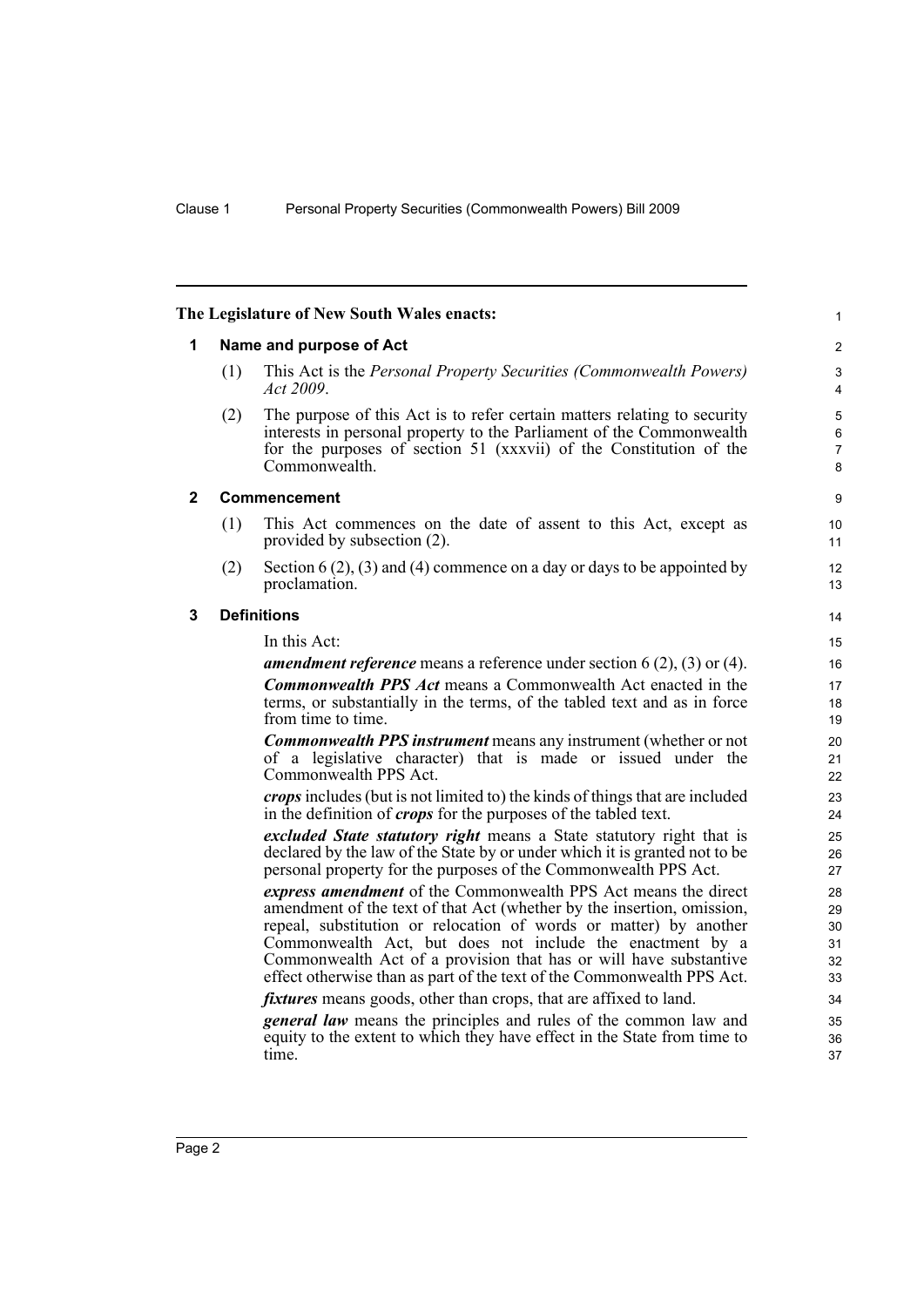|          |           | goods means personal property that is tangible property, and includes<br>(but is not limited to) the kinds of things that are included in the<br>definition of <i>goods</i> for the purposes of the tabled text. | 1<br>$\overline{2}$<br>3 |
|----------|-----------|------------------------------------------------------------------------------------------------------------------------------------------------------------------------------------------------------------------|--------------------------|
|          |           | <i>initial reference</i> means the reference under section $6(1)$ .                                                                                                                                              | 4                        |
|          |           | <i>initial referred provisions</i> means the tabled text to the extent to which<br>that text deals with matters that are included in the legislative powers of<br>the Parliament of the State.                   | 5<br>6<br>$\overline{7}$ |
|          |           | <i>interest</i> , in relation to property, includes a right in the property.                                                                                                                                     | 8                        |
|          |           | land includes all estates and interests in land, whether freehold,<br>leasehold or chattel, but does not include goods that are affixed to land.                                                                 | 9<br>10                  |
| to time. |           | <b>law of the State</b> means any Act of the State or any instrument made<br>under such an Act, whenever enacted or made and as in force from time                                                               | 11<br>12<br>13           |
|          |           | <i>licence</i> means either of the following:                                                                                                                                                                    | 14                       |
| (a)      |           | a transferable right, entitlement or authority to do one or more of<br>the following:                                                                                                                            | 15<br>16                 |
|          | (i)       | to manufacture, produce, sell, transport or otherwise deal<br>with personal property,                                                                                                                            | 17<br>18                 |
|          | (11)      | to provide services,                                                                                                                                                                                             | 19                       |
|          | (iii)     | to explore for, exploit or use a resource,                                                                                                                                                                       | 20                       |
| (b)      | property, | a transferable authority to exercise rights comprising intellectual                                                                                                                                              | 21<br>22                 |
|          |           | but does not include an excluded State statutory right.                                                                                                                                                          | 23                       |
|          |           | <i>personal property</i> means property (including a licence) other than:                                                                                                                                        | 24                       |
| (a)      | land, or  |                                                                                                                                                                                                                  | 25                       |
| (b)      |           | an excluded State statutory right.                                                                                                                                                                               | 26                       |
|          |           | <i>reference</i> means:                                                                                                                                                                                          | 27                       |
| (a)      |           | the initial reference, or                                                                                                                                                                                        | 28                       |
| (b)      |           | an amendment reference.                                                                                                                                                                                          | 29                       |
|          |           | referred PPS matters in relation to personal property-see section 4.                                                                                                                                             | 30                       |
|          |           | register means any system for recording interests or information<br>(whether in written or electronic form).                                                                                                     | 31<br>32                 |
|          |           | <i>security interest</i> in personal property—see section 5.                                                                                                                                                     | 33                       |
|          |           | State statutory right means a right, entitlement or authority that is<br>granted by or under a law of the State.                                                                                                 | 34<br>35                 |
|          |           | tabled text means the text of the proposed Personal Property Securities                                                                                                                                          | 36                       |
|          |           | Bill 2009 for a Commonwealth Act as tabled, by or on behalf of the<br>Minister introducing the Bill for this Act, in the Legislative Assembly<br>of New South Wales on 16 June 2009.                             | 37<br>38<br>39           |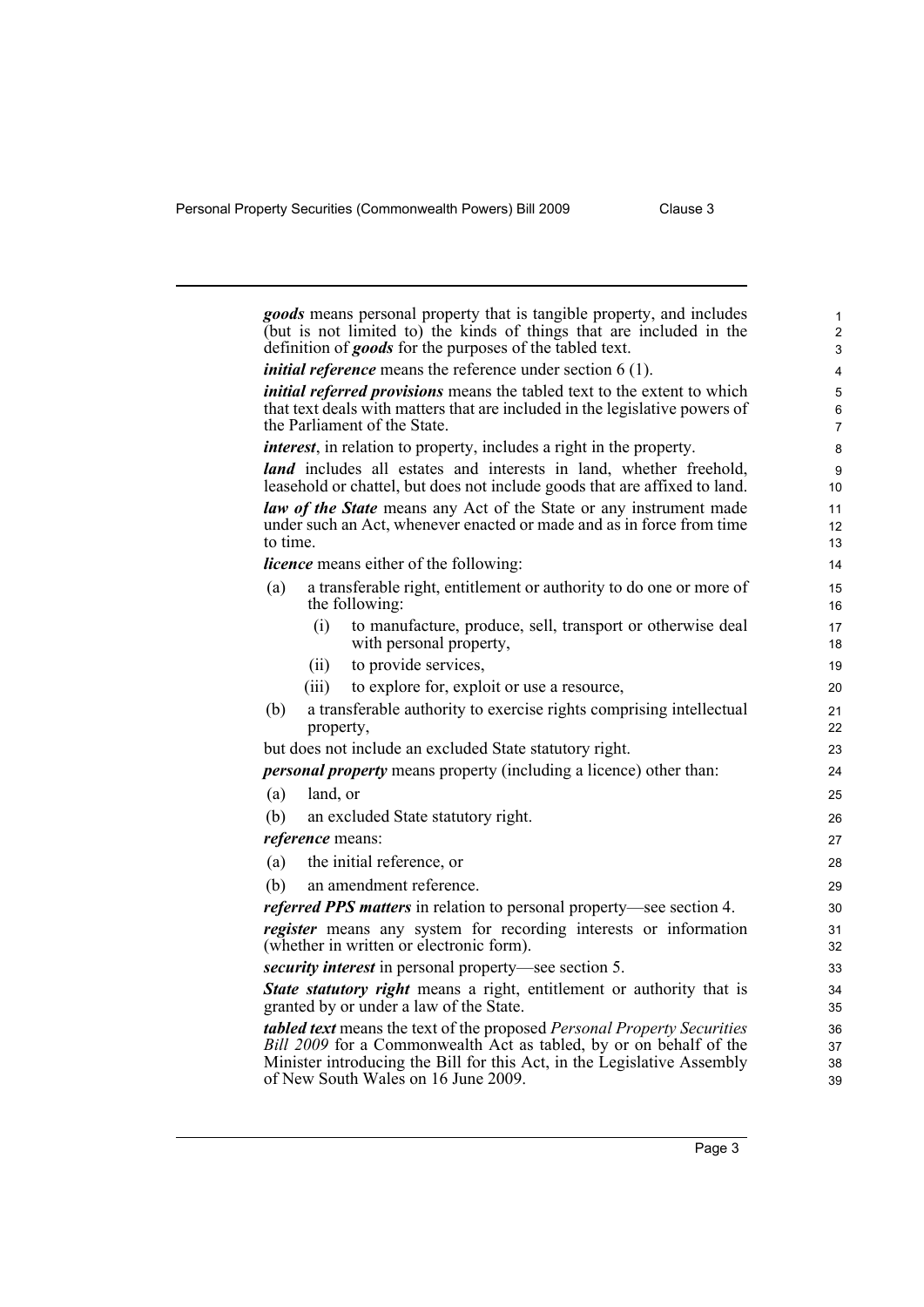*transferable*, in relation to a right, entitlement or authority, means transferable under the general law or a law of the State by the holder of the right, entitlement or authority (whether or not the right, entitlement or authority is exclusive, and whether or not a transfer is restricted or requires consent).

*water right* means a right, entitlement or authority, whether or not exclusive, that is granted by or under the general law or a law of the State in relation to the control, use or flow of water, but does not include an excluded State statutory right.

#### <span id="page-11-0"></span>**4 Meaning of "referred PPS matters"**

- (1) In this Act, *referred PPS matters*, in relation to personal property, means:
	- (a) the matter of security interests in the personal property, and
	- (b) without limiting the generality of paragraph (a), each of the following matters:
		- (i) the recording of security interests, or information with respect to security interests, in the personal property in a register,
		- (ii) the recording in such a register of any other information with respect to the personal property (whether or not there are any security interests in the personal property),
		- (iii) the enforcement of security interests in the personal property (including priorities to be given as between security interests, and as between security interests and other interests, in the personal property).
- (2) However, *referred PPS matters* does not include the matter of making provision with respect to personal property or interests in personal property in a manner that excludes or limits the operation of a law of the State to the extent that the law makes provision with respect to:
	- (a) the creation, holding, transfer, assignment, disposal or forfeiture of a State statutory right, or
	- (b) limitations, restrictions or prohibitions concerning the kinds of interests that may be created or held in, or the kinds of persons or bodies that may create or hold interests in, a State statutory right, or
	- (c) without limiting the generality of paragraph (a) or (b)—any of the following matters:
		- (i) the forfeiture of property or interests in property (or the disposal of forfeited property or interests) in connection with the enforcement of the general law or any law of the State,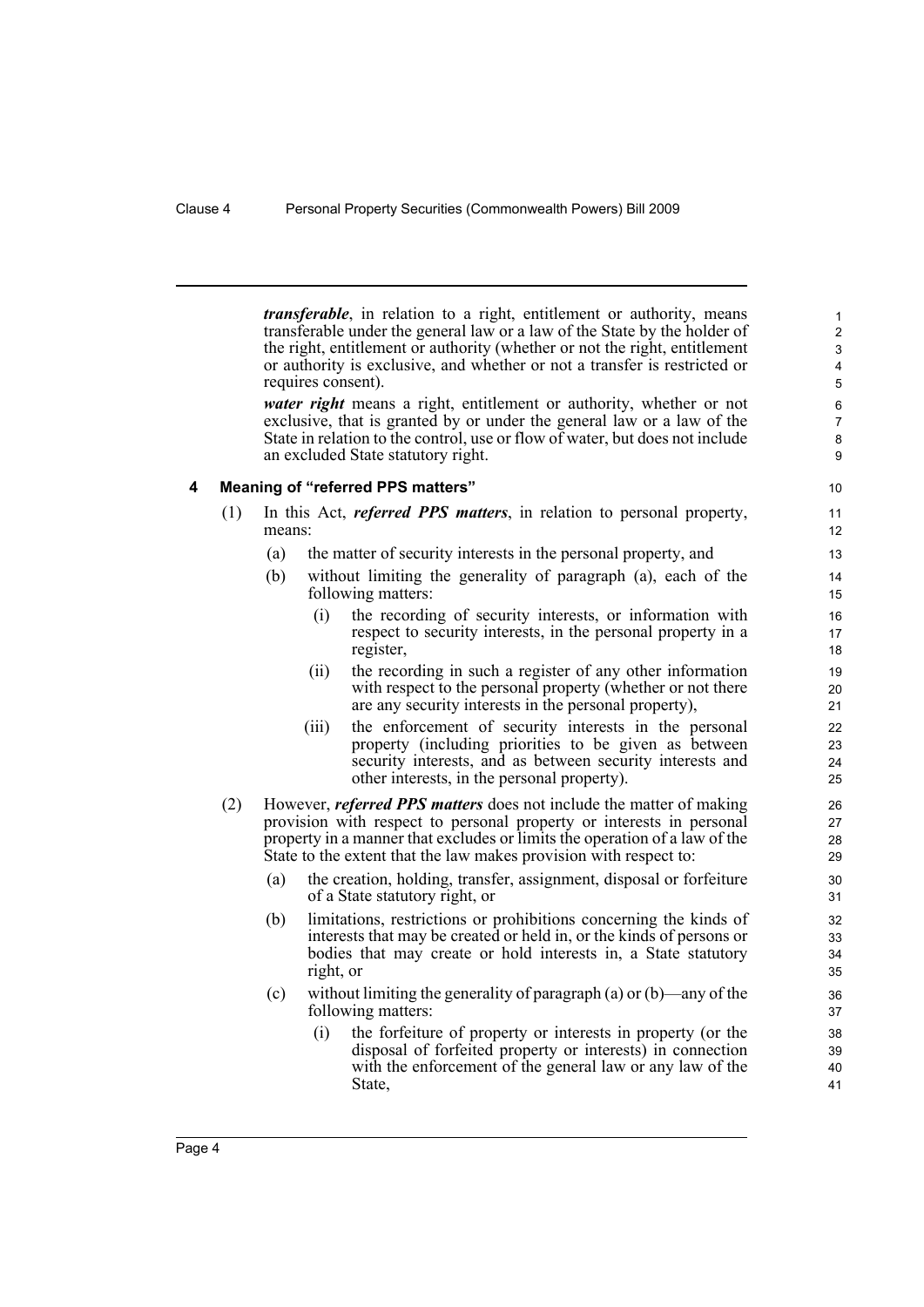<span id="page-12-1"></span><span id="page-12-0"></span>

|   |     | (ii)               | the transfer, by operation of that law of the State, of<br>property or interests in property from any specified person<br>or body to any other specified person or body (whether or<br>not for valuable consideration or a fee or other reward).                                                                                                                                | $\mathbf{1}$<br>$\boldsymbol{2}$<br>3<br>4 |
|---|-----|--------------------|---------------------------------------------------------------------------------------------------------------------------------------------------------------------------------------------------------------------------------------------------------------------------------------------------------------------------------------------------------------------------------|--------------------------------------------|
|   | (3) | In this section:   |                                                                                                                                                                                                                                                                                                                                                                                 | 5                                          |
|   |     |                    | <i>forfeiture</i> means confiscation, seizure, extinguishment, cancellation,<br>suspension or any other forfeiture.                                                                                                                                                                                                                                                             | 6<br>7                                     |
| 5 |     |                    | Meaning of "security interest" in personal property                                                                                                                                                                                                                                                                                                                             | 8                                          |
|   | (1) |                    | In this Act, a <i>security interest</i> in personal property means an interest in<br>relation to personal property provided for by a transaction that, in<br>substance, secures payment or performance of an obligation (without<br>regard to the form of the transaction or the identity of the person who<br>has title to the property).                                      | 9<br>10<br>11<br>12<br>13                  |
|   | (2) | obligation:        | A security interest in personal property also includes the following<br>interests in relation to personal property, whether or not the transaction<br>concerned, in substance, secures payment or performance of an                                                                                                                                                             | 14<br>15<br>16<br>17                       |
|   |     | (a)                | the interest of a transferee under a transfer of a monetary<br>obligation or chattel paper,                                                                                                                                                                                                                                                                                     | 18<br>19                                   |
|   |     | (b)                | the interest of a consignor who delivers goods to a consignee<br>under a consignment,                                                                                                                                                                                                                                                                                           | 20<br>21                                   |
|   |     | (c)<br>goods.      | the interest of a lessor or bailor under a lease or bailment of                                                                                                                                                                                                                                                                                                                 | 22<br>23                                   |
|   | (3) |                    | A security interest in personal property does not include a licence.                                                                                                                                                                                                                                                                                                            | 24                                         |
|   | (4) | In this section:   |                                                                                                                                                                                                                                                                                                                                                                                 | 25                                         |
|   |     | personal property. | <i>chattel paper</i> means one or more writings that evidence both a<br>monetary obligation and a security interest in, or a lease of, specific                                                                                                                                                                                                                                 | 26<br>27<br>28                             |
|   |     |                    | <i>writing</i> includes (but is not limited to) the kinds of things that are<br>included in the definition of <i>writing</i> for the purposes of the tabled text.                                                                                                                                                                                                               | 29<br>30                                   |
| 6 |     |                    | Initial and amendment references                                                                                                                                                                                                                                                                                                                                                | 31                                         |
|   | (1) | text.              | The matters to which the initial referred provisions relate are referred to<br>the Parliament of the Commonwealth on the day on which this<br>subsection commences, but only to the extent of the making of a law<br>with respect to those matters by including the initial referred provisions<br>in an Act enacted in the terms, or substantially in the terms, of the tabled | 32<br>33<br>34<br>35<br>36<br>37           |
|   | (2) |                    | The referred PPS matters in relation to personal property (other than<br>fixtures and water rights) are referred to the Parliament of the                                                                                                                                                                                                                                       | 38<br>39                                   |
|   |     |                    |                                                                                                                                                                                                                                                                                                                                                                                 |                                            |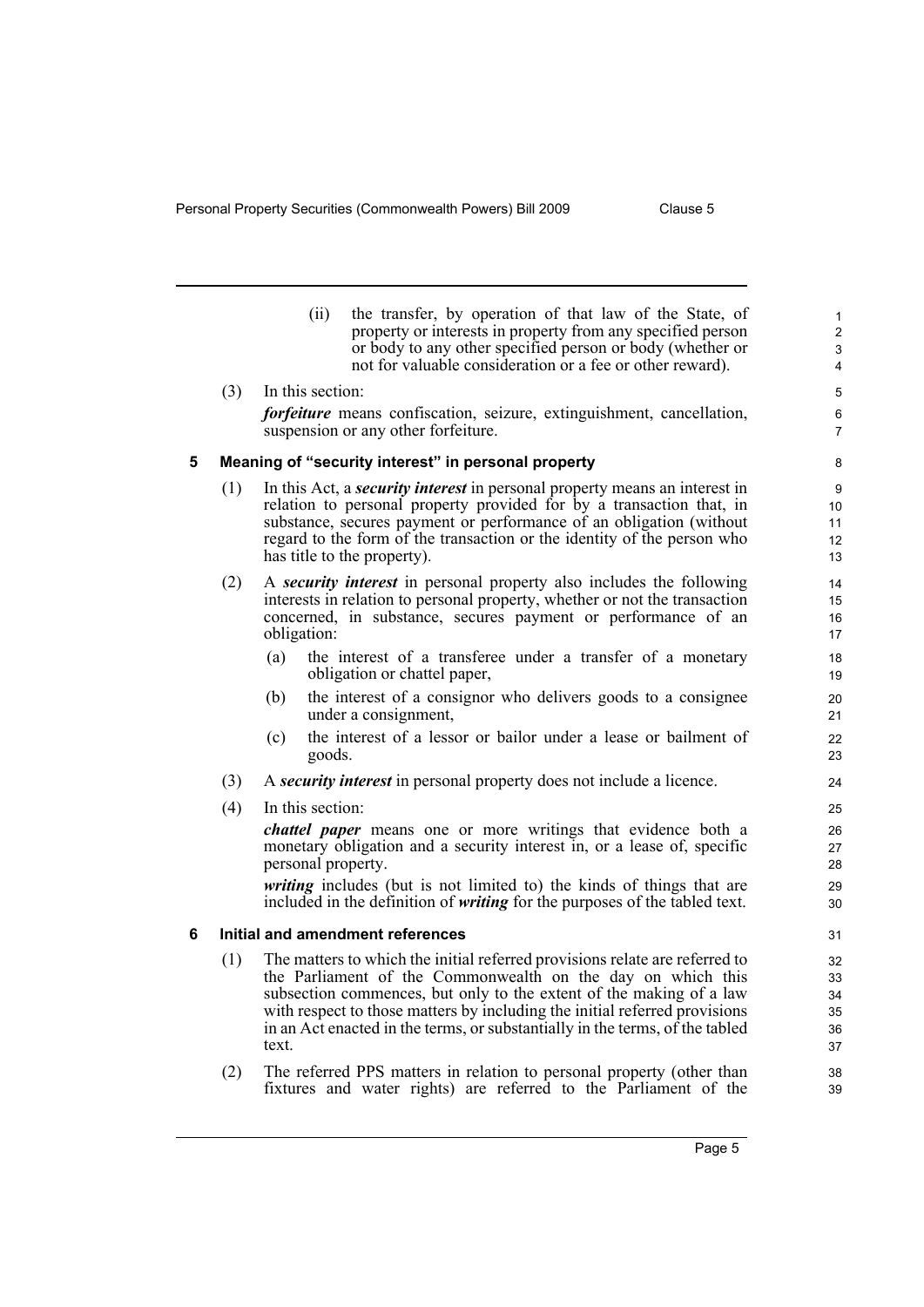Commonwealth on the day on which this subsection commences, but only to the extent of the making of laws with respect to those matters in relation to property of that kind by making express amendments of the Commonwealth PPS Act.

- (3) The referred PPS matters in relation to fixtures are referred to the Parliament of the Commonwealth on the day on which this subsection commences, but only to the extent of the making of laws with respect to those matters in relation to fixtures by making express amendments of the Commonwealth PPS Act.
- (4) The referred PPS matters in relation to transferable water rights are referred to the Parliament of the Commonwealth on the day on which this subsection commences, but only to the extent of the making of laws with respect to those matters in relation to such water rights by making express amendments of the Commonwealth PPS Act.
- (5) Except as provided by subsection (2), the operation of each of subsections  $(1)$ ,  $(2)$ ,  $(3)$  and  $(4)$  is not affected by the other subsections.
- (6) The reference of any matter under subsection  $(1)$ ,  $(2)$ ,  $(3)$  or  $(4)$  has effect only:
	- (a) if and to the extent that the matter is not included in the legislative powers of the Parliament of the Commonwealth (otherwise than by a reference under section 51 (xxxvii) of the Constitution of the Commonwealth), and
	- (b) if and to the extent that the matter is included in the legislative powers of the Parliament of the State.
- (7) For the avoidance of doubt, it is the intention of the Parliament of the State that:
	- (a) the Commonwealth PPS Act may be expressly amended, or have its operation otherwise affected, at any time after the commencement of subsection (1) by provisions of Commonwealth Acts the operation of which is based on legislative powers that the Parliament of the Commonwealth has apart from the references under subsection  $(1)$ ,  $(2)$ ,  $(3)$  or  $(4)$ , and
	- (b) the Commonwealth PPS Act may have its operation affected, otherwise than by express amendment, at any time after the commencement of subsection (1) by provisions of a Commonwealth PPS instrument.
- (8) Despite any other provision of this section, a reference under subsection  $(1)$ ,  $(2)$ ,  $(3)$  or  $(4)$  has effect for a period:
	- (a) beginning when the subsection under which the reference is made commences, and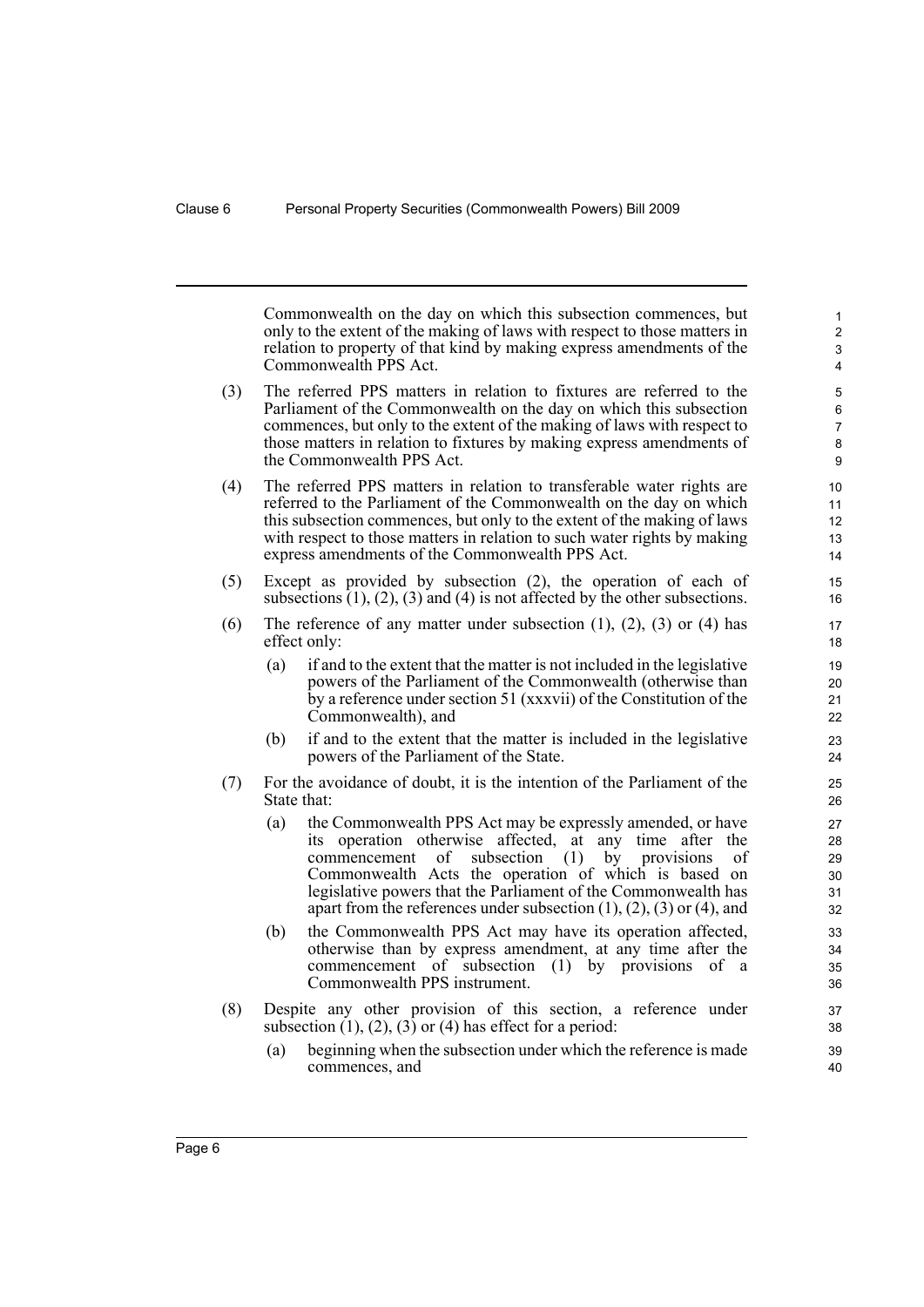<span id="page-14-1"></span><span id="page-14-0"></span>

|                |                                  | (b)                                                                                                                                          | ending at the end of the day fixed under section 7 as the day on<br>which the reference is to terminate,                                                                                                                                                                                                                                                   | $\mathbf{1}$<br>$\overline{2}$ |  |
|----------------|----------------------------------|----------------------------------------------------------------------------------------------------------------------------------------------|------------------------------------------------------------------------------------------------------------------------------------------------------------------------------------------------------------------------------------------------------------------------------------------------------------------------------------------------------------|--------------------------------|--|
|                |                                  |                                                                                                                                              | but not longer.                                                                                                                                                                                                                                                                                                                                            | 3                              |  |
| $\overline{7}$ | <b>Termination of references</b> |                                                                                                                                              |                                                                                                                                                                                                                                                                                                                                                            |                                |  |
|                | (1)                              |                                                                                                                                              | The Governor may, at any time, by proclamation published in the<br>Gazette, fix a day as the day on which:                                                                                                                                                                                                                                                 | 5<br>6                         |  |
|                |                                  | (a)                                                                                                                                          | all of the references that have effect are to terminate, or                                                                                                                                                                                                                                                                                                | $\overline{7}$                 |  |
|                |                                  | (b)                                                                                                                                          | any or all of the amendment references that have effect are to<br>terminate.                                                                                                                                                                                                                                                                               | 8<br>9                         |  |
|                | (2)                              |                                                                                                                                              | A day fixed under subsection (1) must be no earlier than the first day<br>after the end of the period of 12 months beginning with the day on<br>which the proclamation is published under that subsection.                                                                                                                                                 | 10<br>11<br>12                 |  |
|                | (3)                              |                                                                                                                                              | The Governor may, by proclamation published in the Gazette, revoke a<br>proclamation published under subsection (1), in which case the revoked<br>proclamation is taken (for the purposes of section 6) never to have been<br>published.                                                                                                                   | 13<br>14<br>15<br>16           |  |
|                | (4)                              |                                                                                                                                              | A revoking proclamation has effect only if published before the day<br>fixed under subsection (1).                                                                                                                                                                                                                                                         | 17<br>18                       |  |
| (5)            |                                  |                                                                                                                                              | The revocation of a proclamation published under subsection (1) does<br>not prevent publication of a further proclamation under that subsection.                                                                                                                                                                                                           | 19<br>20                       |  |
|                | (6)                              |                                                                                                                                              | If a proclamation terminating any amendment reference (but not the<br>initial reference) has been published under subsection (1) and has not<br>been revoked, the expression <i>all of the references</i> in subsection $(1)$ (a)<br>refers only to the initial reference and such of the other amendment<br>references that have not yet been terminated. | 21<br>22<br>23<br>24<br>25     |  |
| 8              |                                  |                                                                                                                                              | Effect of termination of amendment references before initial reference                                                                                                                                                                                                                                                                                     | 26                             |  |
|                | (1)                              | If an amendment reference terminates before the initial reference<br>terminates, the termination of the amendment reference does not affect: |                                                                                                                                                                                                                                                                                                                                                            |                                |  |
|                |                                  | (a)                                                                                                                                          | laws that were made under the amendment reference before that<br>termination (whether or not they have come into operation before<br>that termination), or                                                                                                                                                                                                 | 29<br>30<br>31                 |  |
|                |                                  | (b)                                                                                                                                          | the continued operation in the State of the Commonwealth PPS<br>Act as in operation immediately before that termination or as<br>subsequently amended or affected by:<br>laws referred to in paragraph (a) that come into operation<br>(i)<br>after that termination, or                                                                                   | 32<br>33<br>34<br>35<br>36     |  |
|                |                                  |                                                                                                                                              | provisions referred to in section $6(7)(a)$ or (b).<br>(ii)                                                                                                                                                                                                                                                                                                | 37                             |  |